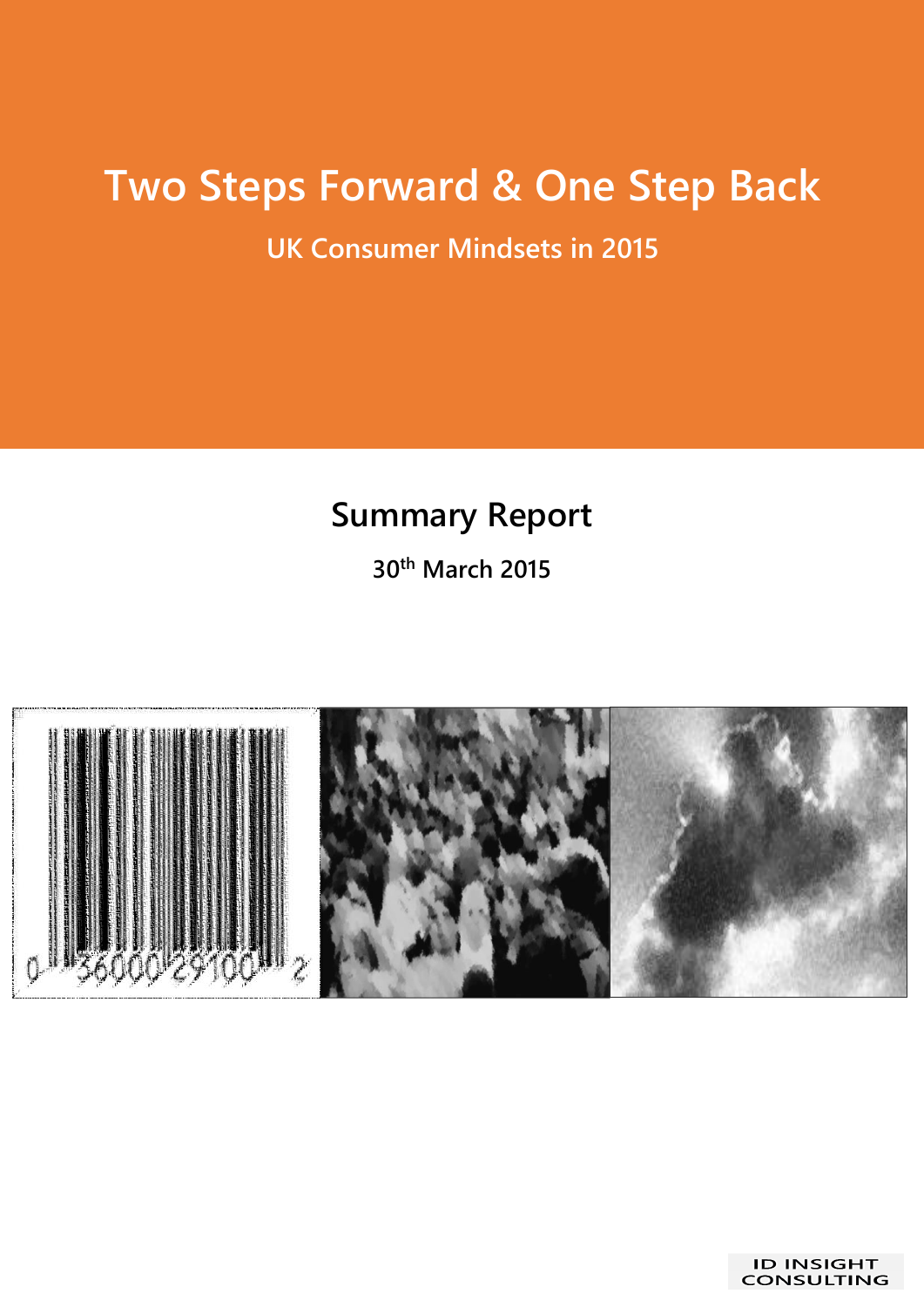# **Background to the Study**

ID Insight Consulting is a UK market research company, conducting consumer and business research for clients across a range of industries and sectors. Ongoing studies include brand and reputation tracking, customer experience measurement, product development research, creative testing and consumer attitude research.

This study was conducted in February and March 2015 to gain a broad understanding of opinions, attitudes and behaviour of UK consumers. It was prompted by a number of client organisations who wanted an up-to-date, comprehensive understanding of the prevailing consumer environment as the UK moves from recession to growth.

The research covers views on the UK economy at a macro level and individual personal circumstances at a micro level but is not intended to be a direct alternative to long-established, regular tracking of consumer confidence.

Instead it captures a view on these areas as context in which to set the main body of the research, from which we can explore the implications on everyday consumer attitudes, behaviour and longer-term planning.

The results are based on 1088 online interviews with 18+ year olds in the UK, conducted between 21<sup>st</sup> February and 3rd March 2015.

Quotas were applied to make the results nationally representative of the population as a whole.

This document is a summary of the findings featured in the full report – "UK Consumer Mindsets in 2015"

The study was commissioned by ID Insight Consulting Ltd, who own the data and all reporting. Extracts from the study may be published and any published material must include a reference to ID Insight Consulting as the commissioning company.

For any queries or further information on the study contact:

*Andy Baker, Research Director*, ID Insight Consulting: E: andy@idinsightconsulting.com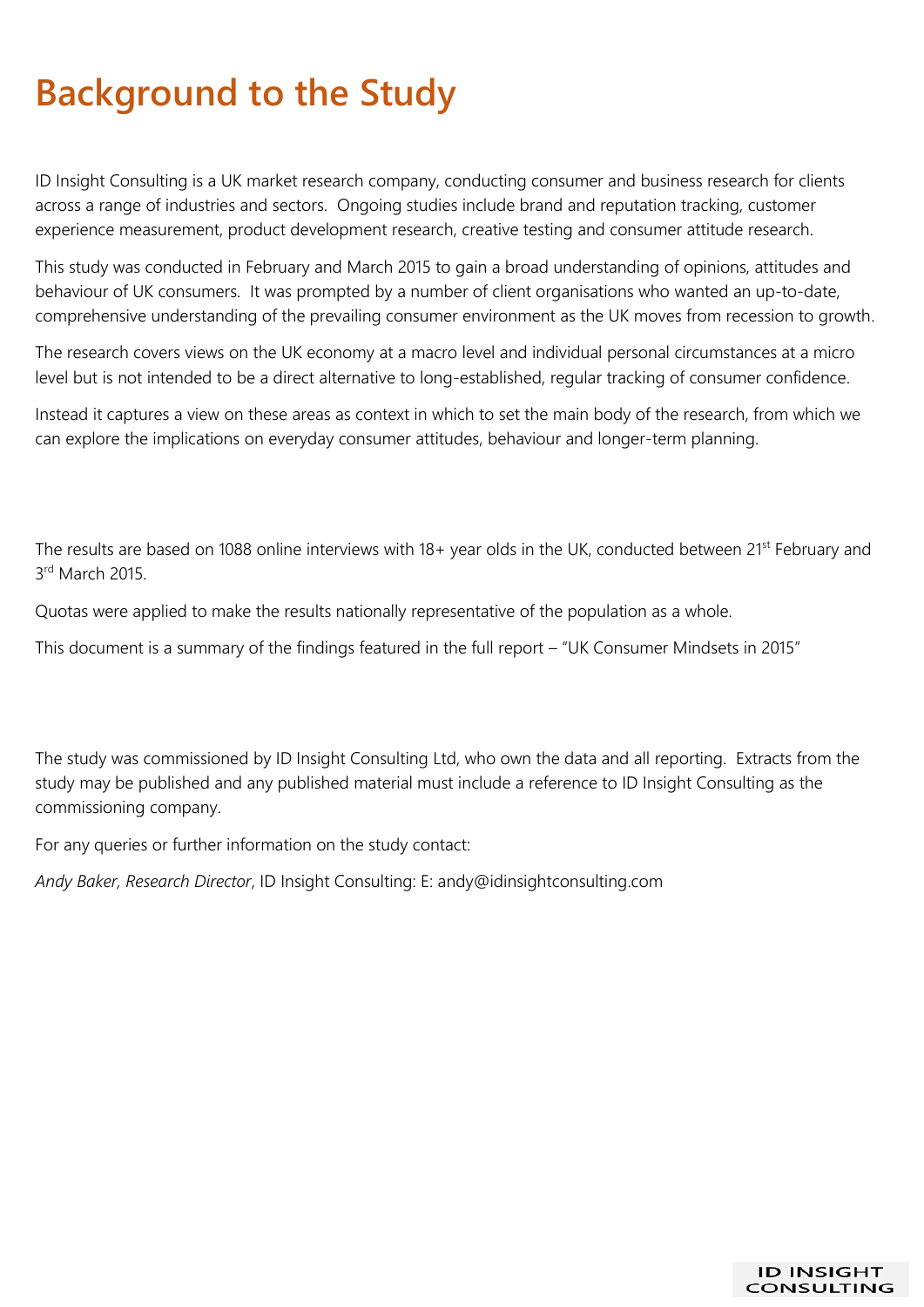### **Headlines**

- The prevailing economic environment might be better now than for many years but most consumers still view the economic outlook with a degree of uncertainty…and some with outright pessimism.
- People make little distinction between their own financial outlook and that of the economy as a whole. They are not confident in their own financial future, ergo, they are not confident in macro-economic growth.
- A hangover from a prolonged recession and the prospect of continued austerity has created a hardened consumer who is not sure if it's safe to come out yet. A number of consumer types emerge – including 'thrifty affluent', 'anxious but inactive' and 'savvy spenders'.
- The psychological impact of recent years seems to be outliving any real financial impact and this mind-set impacts everyday decisions and long term planning…in ways that can seem inconsistent, if not irrational.
- Nearly half of the population think that people should make their own provision for health, education and retirement, as the state is increasingly unable to cope.
- However most people simply do not feel confident that they will be secure in retirement and a large proportion of these are consciously not planning to do anything about that…'what will be, will be' say many.
- Home ownership is still seen as the best investment…but is increasingly seen as an unrealistic expectation.
- The desire to balance quality with economy sees a movement towards strong 'value brands', who have lost the stigma that might have held them back in the past. Aldi are an archetype and flag-bearer for this group.
- Premium quality brands are able to hold their own in the new consumer world and can co-exist with value brands…the biggest challenge may be for the brands that occupy the mid-ground.
- Coupon culture has permeated into mass market and use of cashback websites (like Quidco) and voucher sites (like Wowcher) is commonplace across ages and incomes…some are in sale mode 365 days a year.
- Consumers in 2015 see broadband, mobiles, cars, contents insurance and '5 a day' as 'essential' but health insurance, life insurance and university study as luxuries. Most people say it's essential to have regular savings…but how many do?
- Established lenders are still the place to go if you need to borrow but a sizeable minority would rather borrow from their family than a bank. Views of payday loan companies remain very negative but many more people would consider a credit union than are currently using them.
- If they had a £30,000 lump sum, more people would spend it on a luxury holiday or car than would invest in shares or bonds and more than 40% would keep some or all of it as cash.
- We have become a nation of instant experts, where online advice and information on almost every subject is available, trusted and free…undermining some of the value and acceptance of professional advisers.
- More people prefer to use businesses that are seen to be 'local' or part of the community than those that are 'ethical' or have clear corporate social responsibility policies.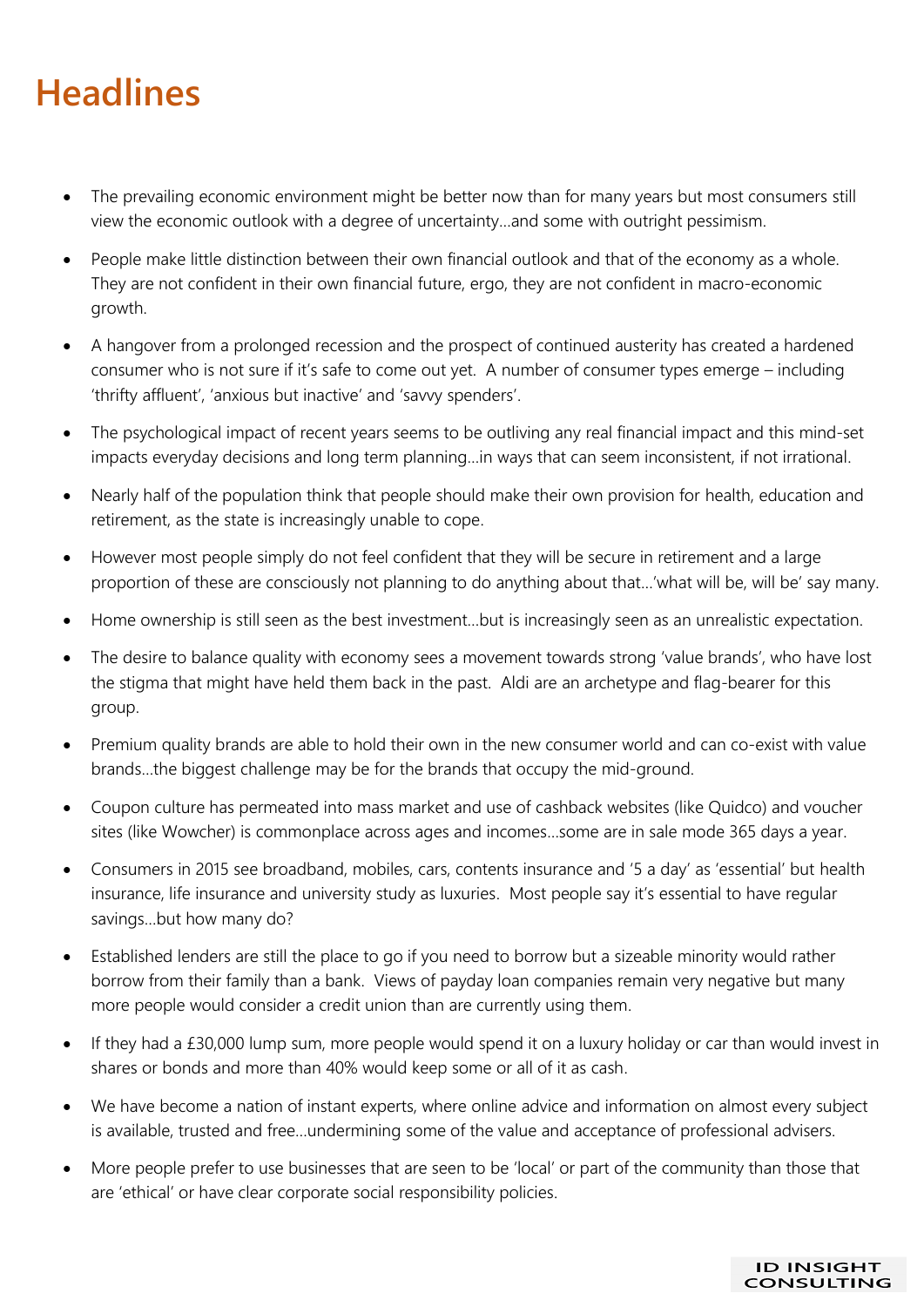## **The Consumer Mindset in 2015**

### *We're just not feeling it*

Most consumers view the UK economic outlook with a degree of uncertainty whilst recognising, to some extent, that things are improving. However around a quarter are much more pessimistic and feel that the economy is still weak. More surprisingly, when asked to say, simply, whether they think the 'UK economy is out of recession and growing', exactly the same number agree as disagree (30% each) with the rest sitting on the fence. Why do consumers maintain this degree of caution and lack of confidence when most objective measures point to a more positive outlook?



There seems to be a hangover from the cocktail of a prolonged recession mixed with the prospect of continued austerity. This has created a weary and wary consumer that needs more convincing that the recovery is a reality because they are just not feeling it yet.



| "I feel confident in my personal financial situation<br>and expect this to continue to improve" | 13% |
|-------------------------------------------------------------------------------------------------|-----|
| "I feel that my personal financial situation is difficult<br>and I can't see that changing"     | 31% |

For most people, their personal financial situation IS the UK economic situation – there is little distinction between the micro and the macro situation.



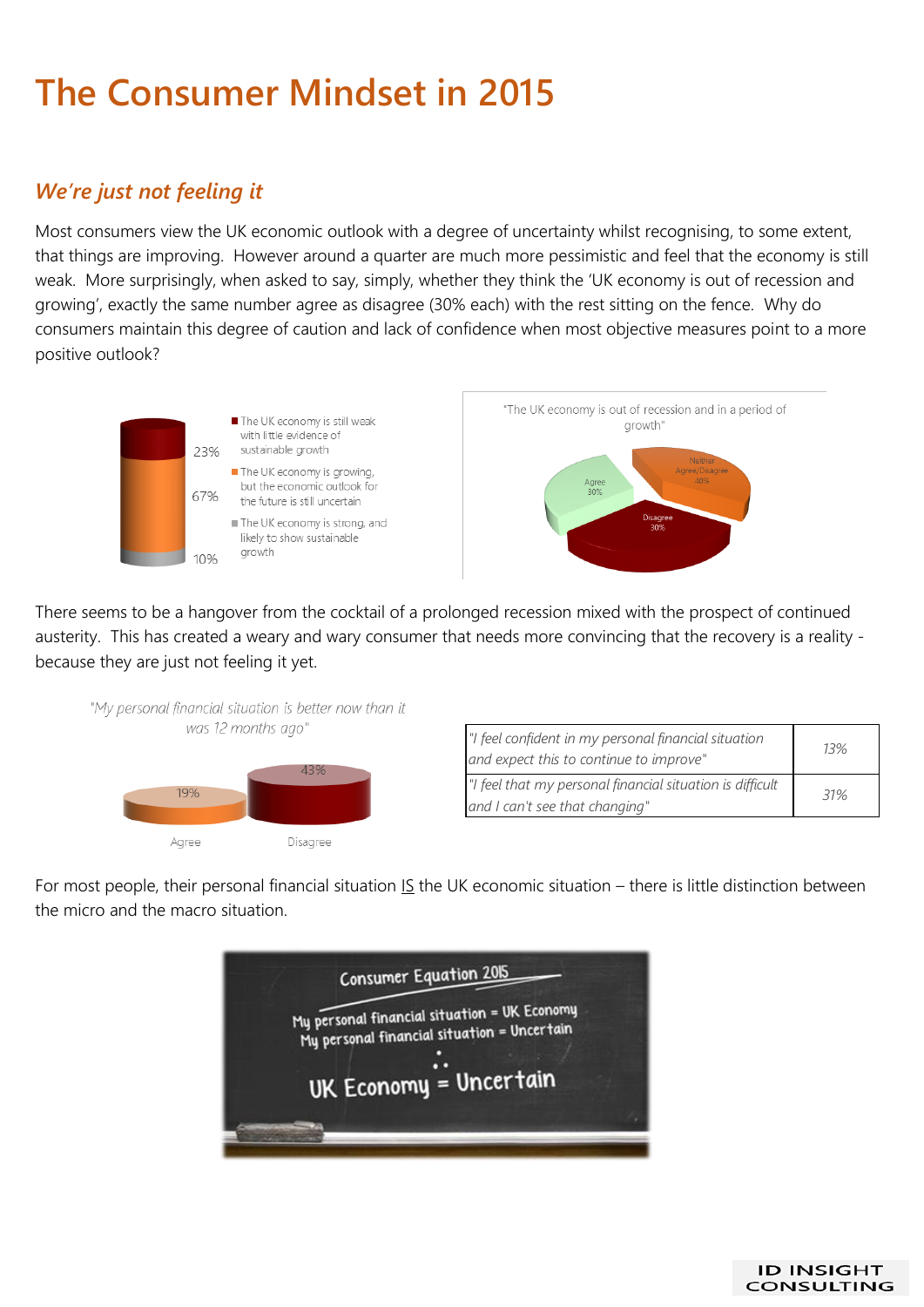#### *Is it safe to come out yet?*

The recession was a harsh reality for many, the financial impacts of which would have been deep and long lasting…but for many more it could have been illusory. The majority would have seen out the recession, in continuous employment, on steady incomes (albeit without the above-inflation rises of boom times) and without the realistic prospect of losing their homes. Yet the fear of recession and impact on consumer attitudes was very real.

This psychological impact understandably outlasts the financial impact, so it's no surprise that people need more explicit positive indicators that relate to them on an individual level before the balance shifts and they are able to see the sun behind the cloud.

Even then, it will be a changed consumer landscape. Deal hunting, product switching, money saving and consideration of 'value brands' (much of which is enabled through online convenience) are likely to stick even when the perceived economic imperative has gone.



#### *Austerity is the new black*

Not only have changes to consumer habits adopted during the recession stuck, there is a sense in which personal financial prudence is fashionable...it's what savvy consumers in the 21<sup>st</sup> century do.

Consideration of value brands is widespread and evident across all households, irrespective of income or lifestage. We clearly see the emergence of the 'thrifty affluent' consumer who is as happy at Aldi as Waitrose...and equally happy to talk about it. There is no longer a stigma attached…in fact quite the reverse. Primark accessories to a Vivienne Westwood dress are a talking point not a gaff.



**ID INSIGHT CONSULTING**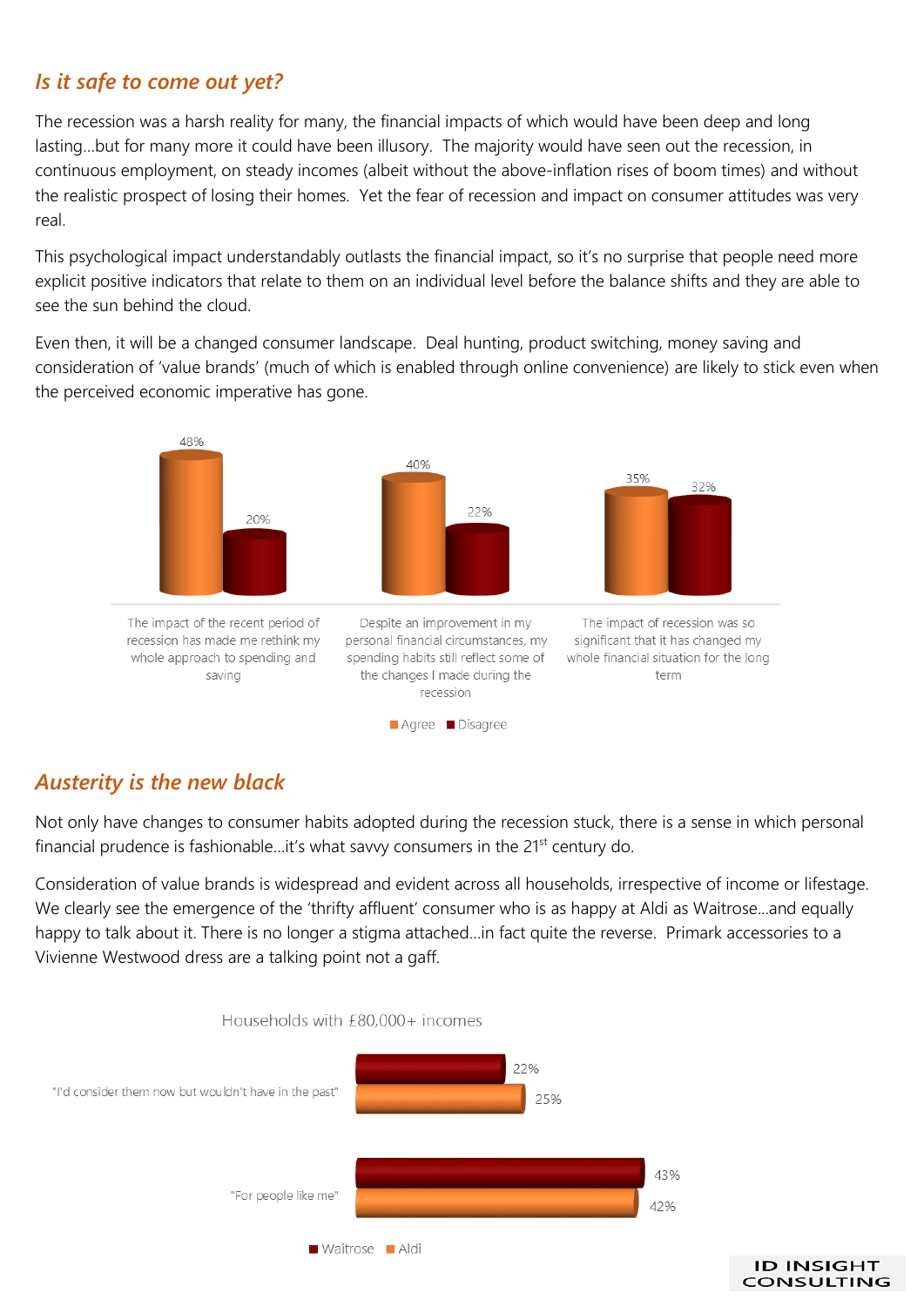Coupon culture is becoming the norm too, with nearly half using cashback websites like Quidco or discount or voucher websites like Wowcher. A large majority of us buy products and services based on whether they are discounted or part of a deal.



That's not the preserve of the lower income households either…the use of voucher and cashback sites, price comparisons, coupons and promo codes is there in almost equal measure across all income groups. In fact, the higher income households are more likely to have used them than the lower incomes.

Over 80% of people agree that the ability to get a deal or discount is a factor in deciding what and where they buy and more than 1 in 3 of those say that almost everything they buy these days in chosen on whether they can get a deal or discount on it.

For many it seems like a 365 days a year sale mentality, where the focus is as much on the saving as the cost.

#### *Fear for the future*

A very small proportion of the public claim to actively embrace risk in their lives but most are consciously exposing themselves to issues in the future by not planning for retirement or protecting themselves against major life events.



Would you say that you are...

In this respect, as in many others, our rational views are not necessarily being played out in our consumer choices.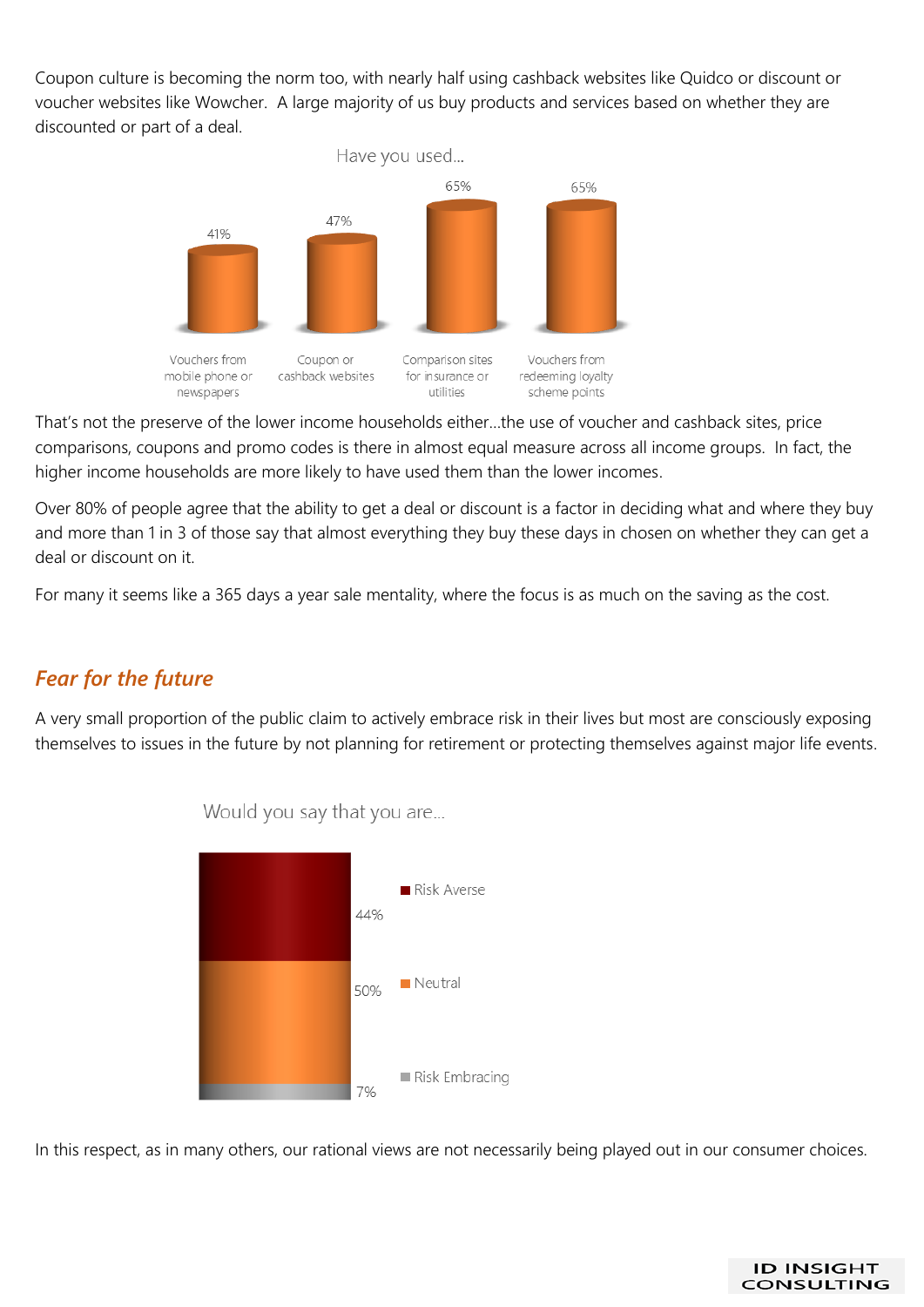Only around a quarter of working people are confident of being financially secure in retirement – a larger number are concerned about being secure in retirement but say they are taking steps to address that (it's unclear what) and the same number say that they will either be dependent on a state pension or have no retirement plans at all but readily accept that 'what will be, will be'.



Even amongst those who are already retired, 19% say that they are concerned about their financial security and a further 23% say that their stability is dependent on a state pension.



In the context of the overall economic environment, there is a realisation from many that individuals should look to make their own private provision for health, education and retirement – as many more agree than disagree that the state is increasingly unable to provide these services. In reality though, this realisation isn't being addressed either.



#### *Bricks and mortar*

Most people still think that owning your own home is the best investment for the future…but they also think that it's an unrealistic expectation for many due to tougher lending rules. Whilst that view is widely held irrespective of age, there is a marked difference between the age groups here. Those under 35, who are least likely to be on the property ladder, are least likely to feel that home ownership is the best investment.

Reconciled to the impracticality of owning they set their sights elsewhere, with business ownership being the most popular alternative. Not too many years ago it would have been hard to find many people who felt that starting a business was a more accessible and practical option than getting a mortgage.

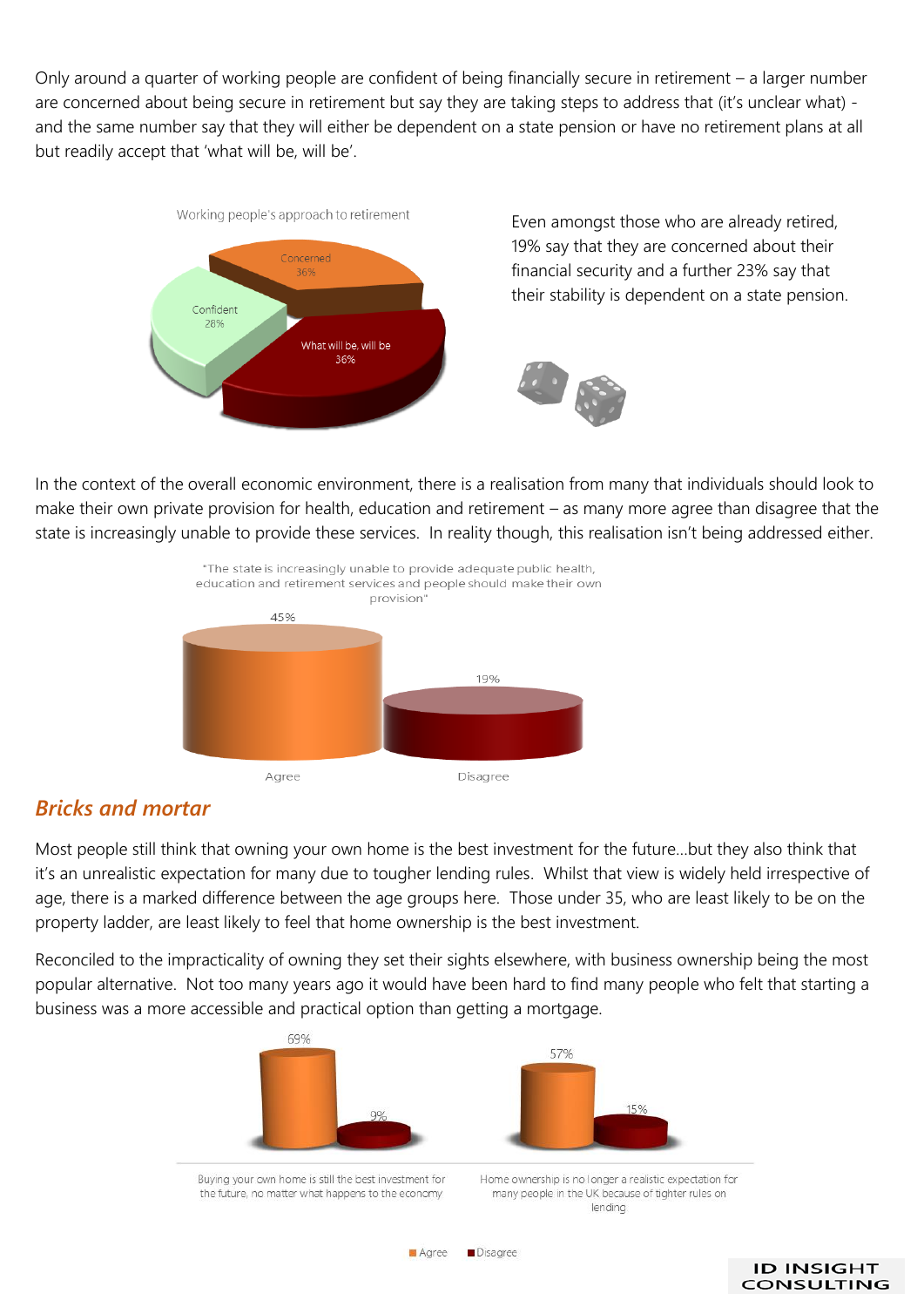The view that home ownership is an unrealistic expectation for many is shared by all age groups – up to age 65. Two generations feel the difficulty – the younger generation by experience and their parents by association (and perhaps by responsibility). Those in the third generation, who are older and retired are less impacted either directly or vicariously and are less likely to see ownership as unrealistic.

This view of home ownership is also reflected in the general perceptions of whether it's better to rent and invest or buy and build equity. Overall, the balance is very strongly in favour of property ownership as the investment vehicle but again that is impacted by age with preference for property reflecting lifestage.



#### *Who will you turn to?*

Despite the well documented decline in trust of the financial establishment, most people still default to using the big financial brands if they need to borrow…because there is little practical alternative. Given that absence of an alternative, it's perhaps more significant that one-third would not necessarily consider a high street bank or building society for personal lending and a significant number of people (just under 50%) would consider borrowing from friends. Not all large operators in the financial sector are viewed in a very negative light – Nationwide Building Society and Aviva Insurance, major players in their respective sectors, are just two brands that have a relatively positive profile and consideration level.

Consideration of payday lenders and high street pawn brokers remains, perhaps unsurprisingly low although it's telling that nearly 50% agree that Wonga is 'a company that a lot of people will use but won't like to talk about it'.

Credit unions have only moderate consideration (25% would consider borrowing from them) but even this relatively modest number is far more than the actual number using them…suggesting latent potential in that market as an alternative to the unpopular payday lenders.



■ Consider ■ Not Consider

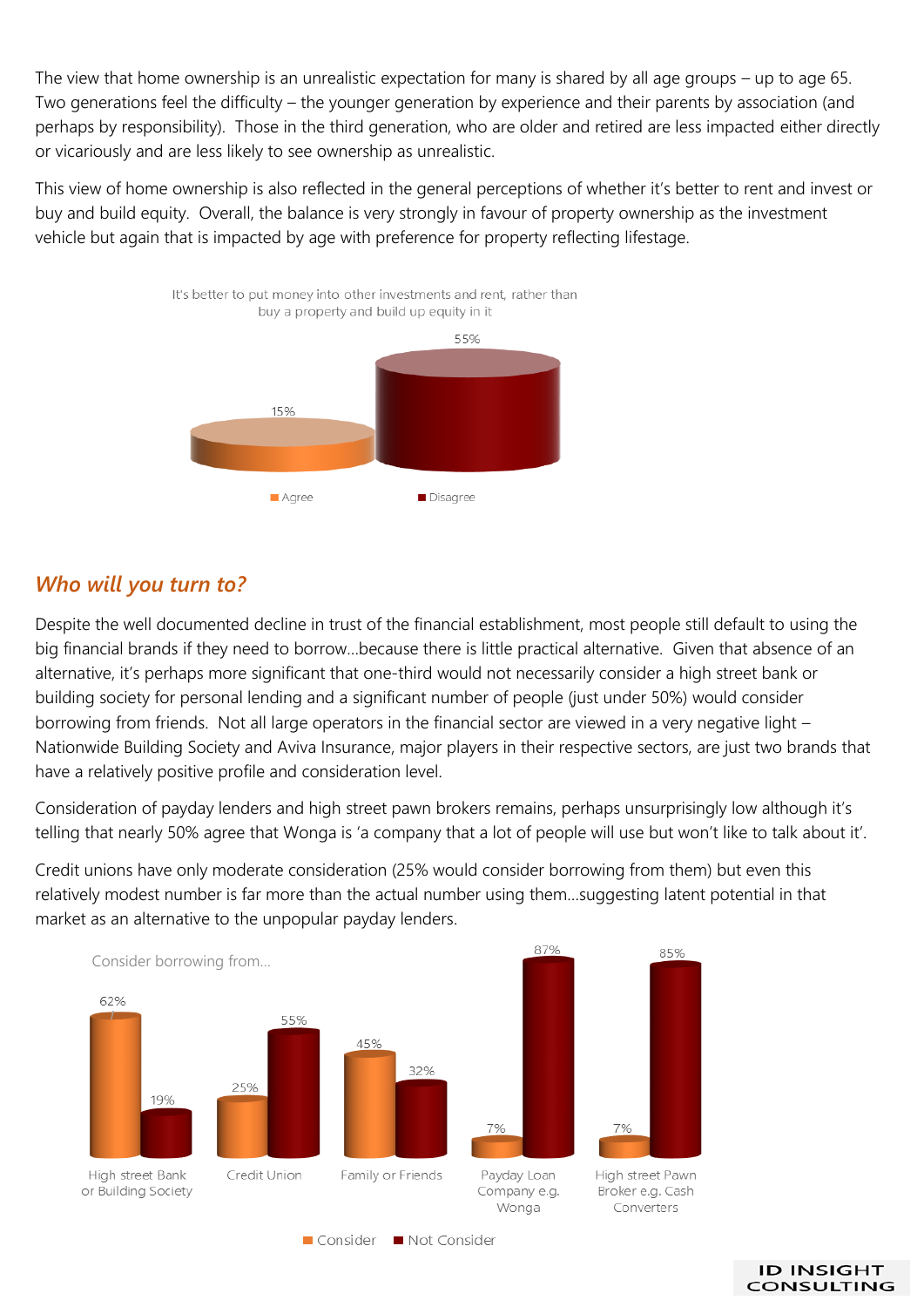#### *We apologise for the delay*

People are still largely wedded to their cars and there is an apparent unwillingness to get out of the car…yet. However the aspiration of successive governments to have an efficient and integrated transport solution still has some resonance. 1 in 3 could be tempted out to give up their car if public transport worked better…although they are outnumbered by those who would not leave their cocoon, even if public transport was better. Consideration of flexible driving alternatives such as car clubs has not yet achieved any kind of mainstream appeal.



London residents are, not unexpectedly, outliers in their attitudes to transport. Whilst views across other regions and countries vary little, those in London are significantly more likely to consider car clubs and flexible hire arrangements. They are also much more likely to say that a combination of public transport, walking and cycling allows them to get everywhere they need, so they don't need a car – 48% in London as opposed to 28% nationally.

#### *I can't live if living is without…*

Even in a period of post-recession caution and austerity, consumer preferences and priorities show a number of contradictions and irrational choices (but perhaps that has always been the case).

Despite anxiety over the future and admission of limited retirement planning, when asked what they would do with a £30,000 lump sum, more people would spend on a luxury holiday or car than would make a capital repayment on their mortgage or invest in shares or bonds. More than 40% would keep some or all of that amount as cash.

People don't want to embrace risk and many don't think the state can provide adequate provision but more than 3 times as many think it is essential to have pet insurance than health insurance for themselves and their families.

Just under half of the population think that life insurance is essential – but that's less than 10% fewer than think owning a tablet or Ipad is essential too…and perhaps in 2015 it really is.

Only 14% feel that a foreign holiday is an essential – but that rises to 1 in 3 when thinking about a holiday in the UK.

7% of people think their gym membership is an essential…exactly the same number that think take-away meals are too – not the same 7% though.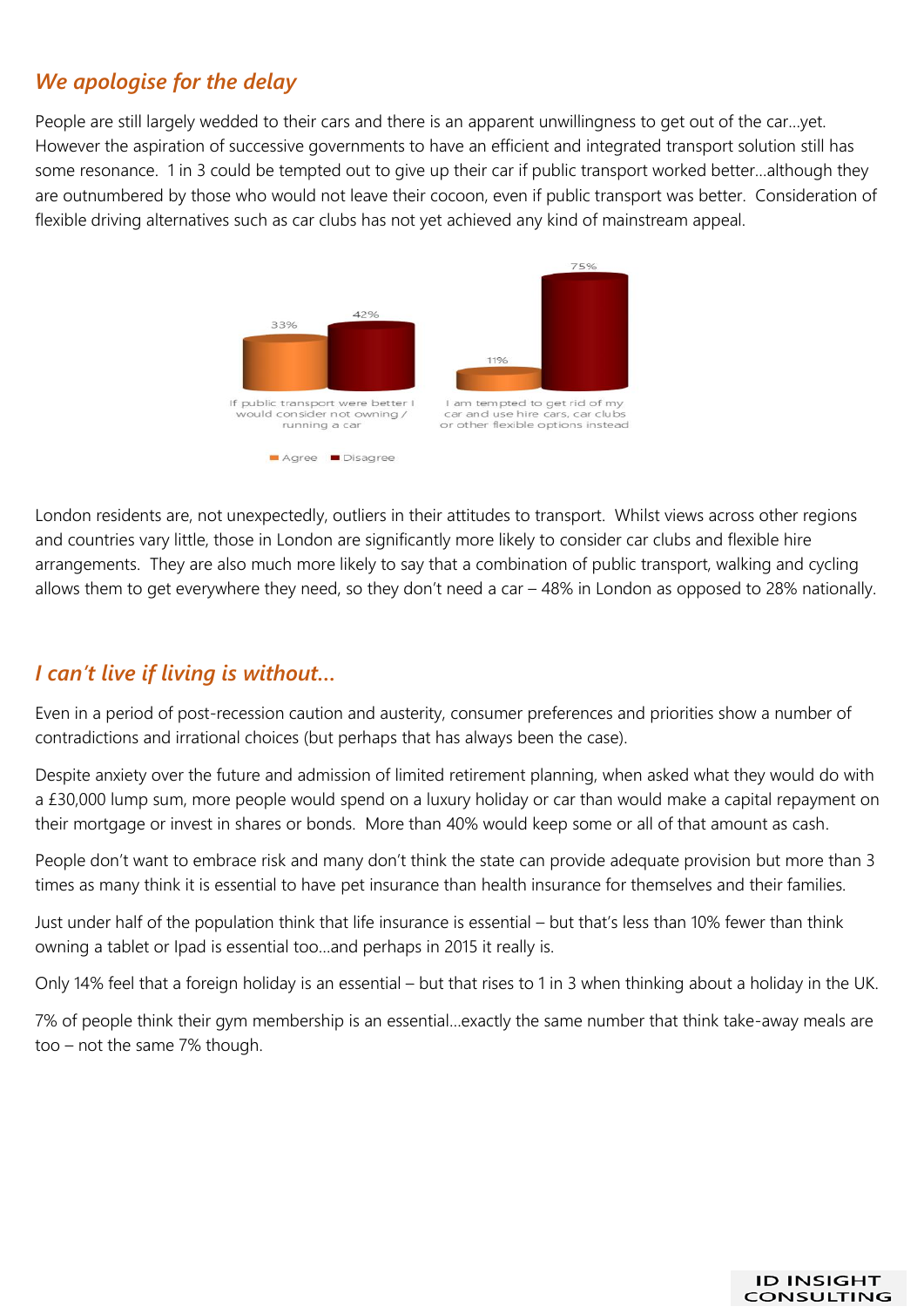#### The overall hierarchy of essentials for living in 2015 comes out as:



Percentage of consumers rating each product/service as 'essential'

#### *Instant expert*

A majority believe that you can get good advice online on almost every subject and that much of the advice you used to have to pay for is now available free. Nearly a third trust advice from friends and family more than advice from professionals and more than a quarter say that internet forums and social media are at least as reliable for expert information as professionals.



**ID INSIGHT CONSULTING**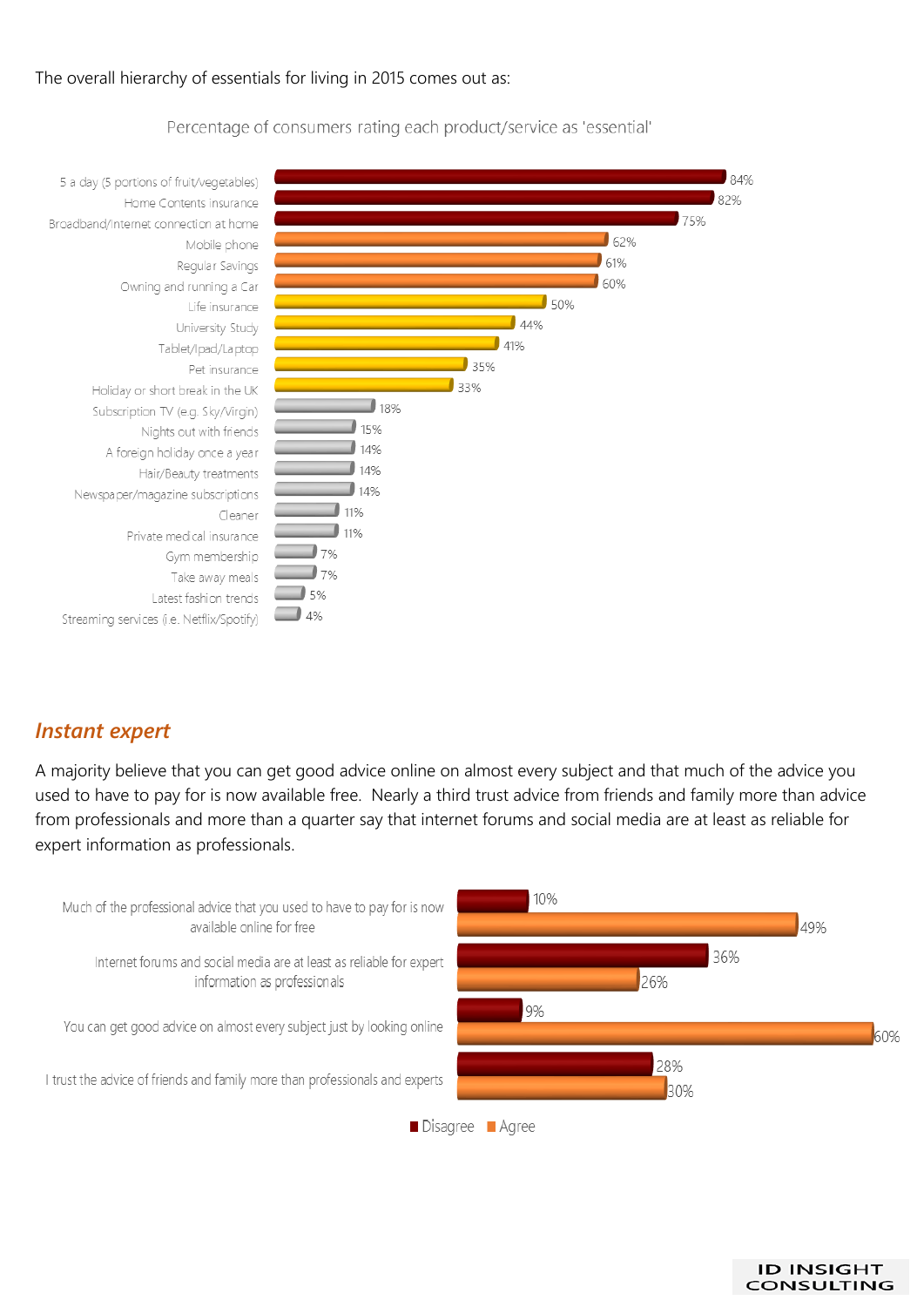We are turning into a nation of 'instant experts', where nigh-on universal access to online advice and information on every conceivable subject is usurping the role of formal experts, advisors and professionals. Despite this, consumers ultimately do still have a need for professional support, due to a combination of information overload and the desire for reassurance when things are 'so important that you can only trust professional advice'.



This paints a picture of a consumer world where people are seeking the help of professional experts less often, later in the decision making process and with an inflated (possibly over-inflated) understanding of what they want, how and from where. This makes them more likely to scrutinise or challenge the advice of professionals that they are buying from or through…but still want the final purchase decision to be endorsed or fulfilled by experts.

#### *Ethics or Essex*

Having a clear corporate social responsibility policy won't necessarily make a company stand out in the eyes of the consumer…although CSR and ethical trading is generally seen as a good thing, it's expected now, so less of a differentiator.



Making a claim to be environmentally friendly, ethical or socially responsible, won't necessarily impress the consumer and could sound like tokenism if it isn't directly relevant to the business in question.